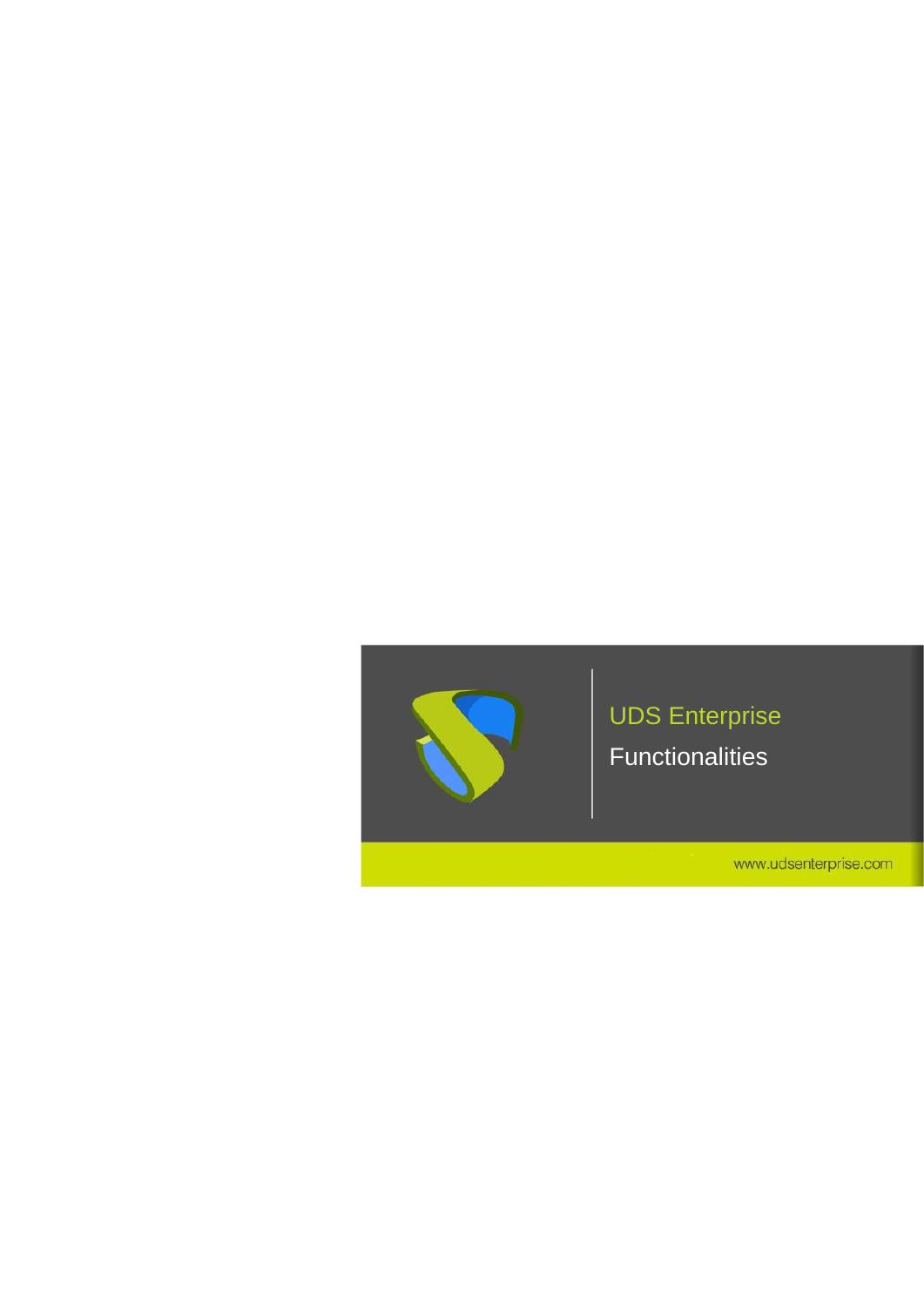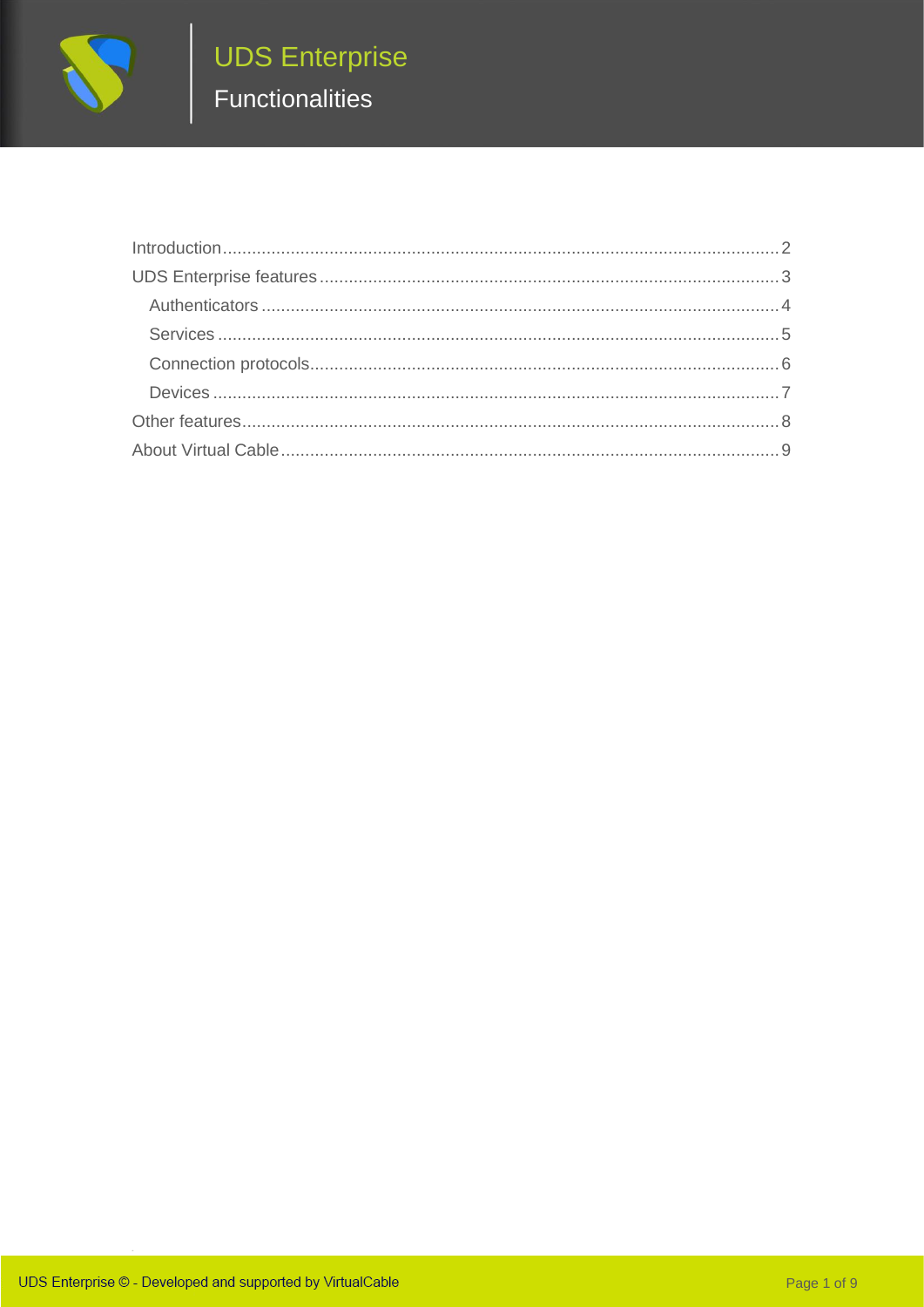

### <span id="page-2-0"></span>Introduction

UDS Enterprise is a multiplatform connection broker for:

- VDI: Administration and deployment of Windows and Linux virtual desktops
- vApp: Virtualization of Windows and Linux applications
- **•** Desktop services consolidation
- Remote access to physical or virtual devices

In short, UDS Enterprise manages user access to IT resources in Data Center or Cloud.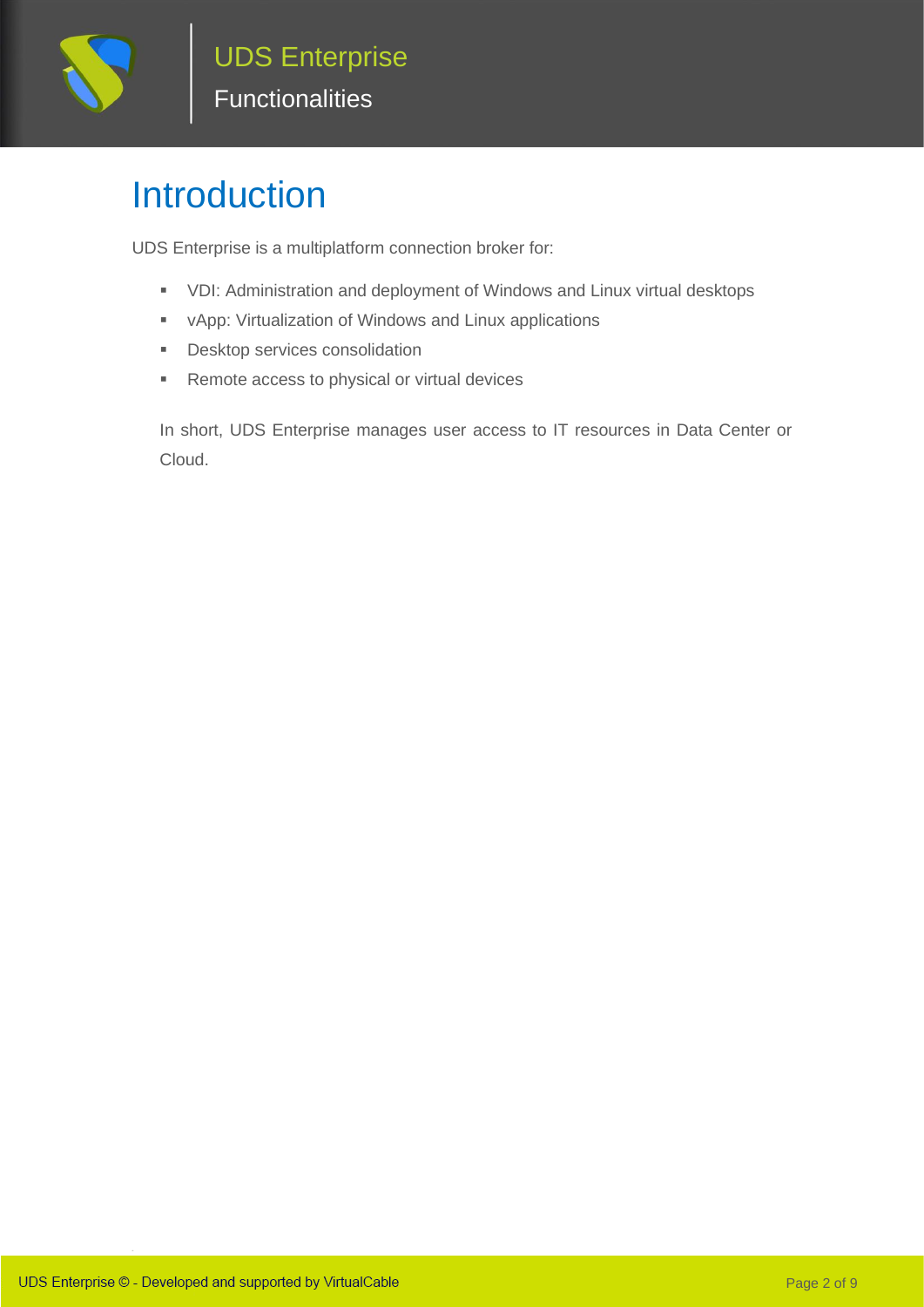

# <span id="page-3-0"></span>**UDS Enterprise features**

Below you'll find the main features and supported technologies by UDS Enterprise:

#### Hypervisor Platforms and Service Providers

Multiplatform support, being able to configure several hypervisor platforms and service providers at the same time.

These are the platforms concurrently supported:

- VMware vSphere
- Amazon AWS
- Microsoft Hyper-V
- Nutanix Acropolis
- **Prism Central Platform**
- Proxmox
- OpenGnsys
- OpenNebula and its derivatives
	- o NodeWeaver
	- o SharkDC
- **OpenStack**
- oVirt
- Red Hat Enterprise Virtualization
- XenServer and its derivatives
	- o XCP-ng
- **■** Microsoft Azure
- VMware Cloud Director (vCloud)
- Connection to static machines both physical and virtual (including Terminal Service)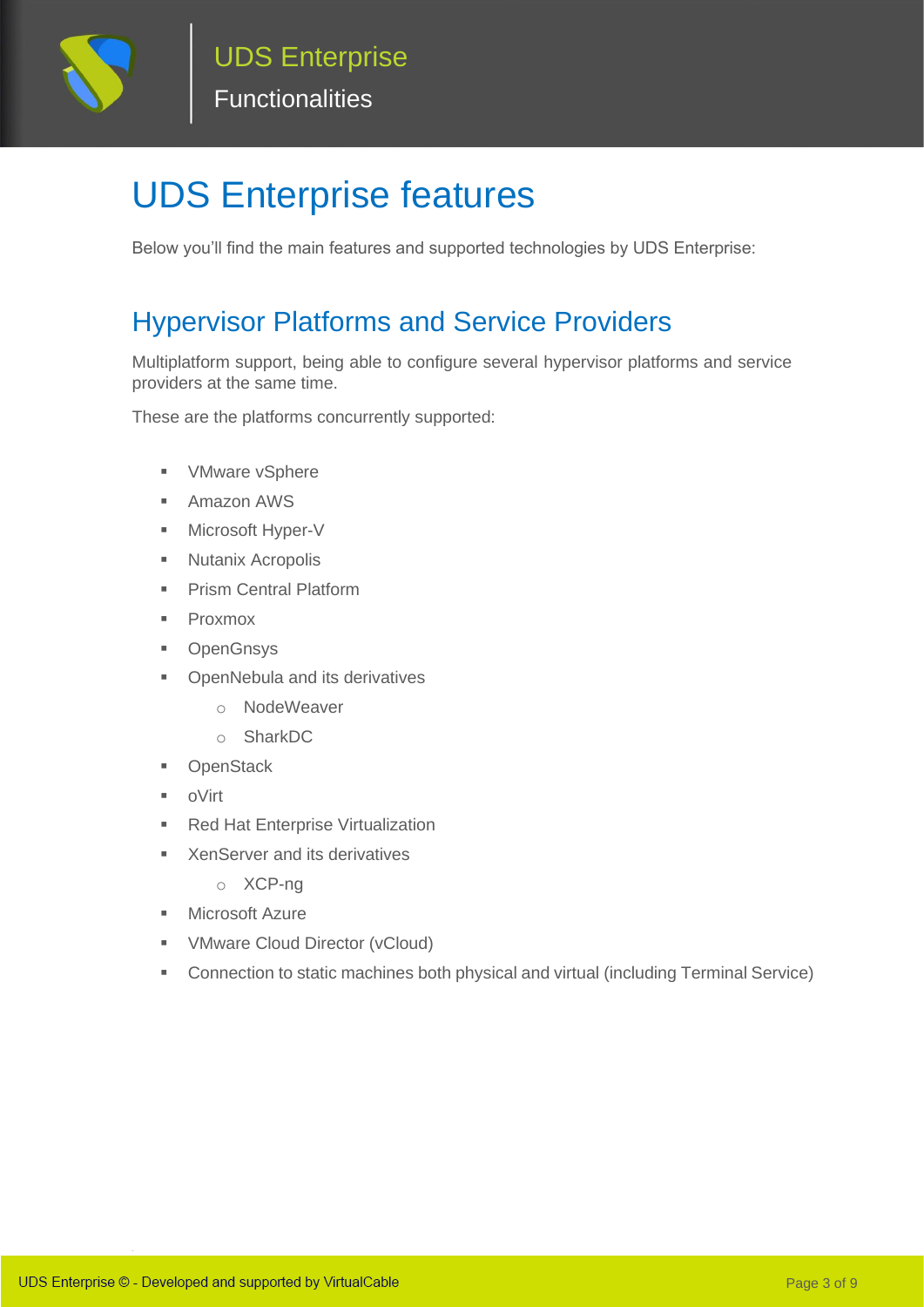

#### <span id="page-4-0"></span>Authenticators

Multi-authenticator support, being able to configure several authenticators for the users at the same time:

The authenticators concurrently supported are:

- Active Directory
	- o NT Version
	- o Windows 2000 and later
- **EXECUTE:** eDirectory (Novell Directory Services NDS)
- Azure AD
- Radius
- **E** LDAP (any version)
- SAML V2 configurable by the user
- By IP address of connection device
- Database integrated in UDS, to be used when no external authenticator is available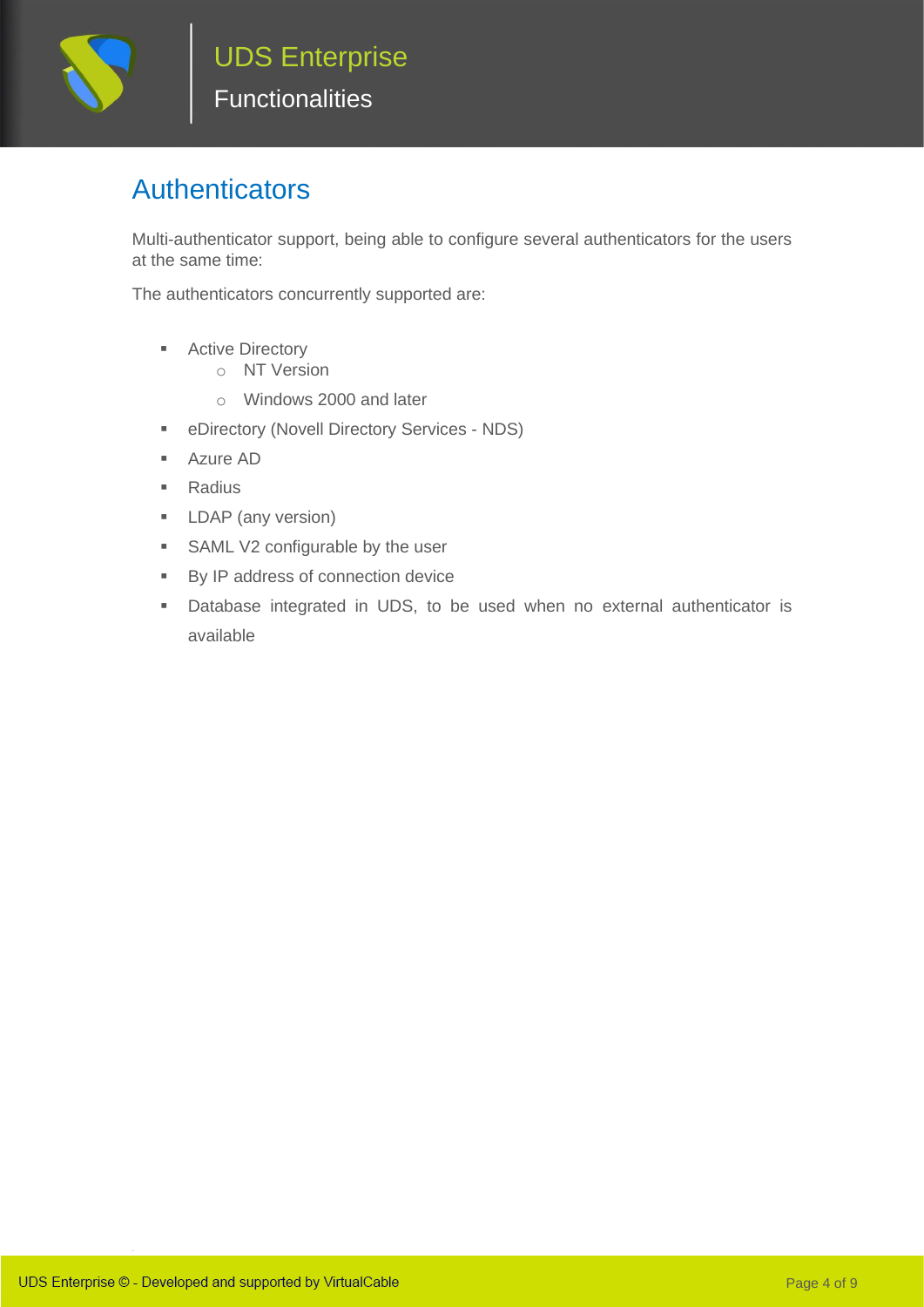

#### <span id="page-5-0"></span>Services

Multiservice support, being able to configure both desktop virtualization and application virtualization.

The services concurrently supported are:

- VDI Desktop Virtualization\*
	- o Windows
		- With user-defined password (WorkGroup)
		- With machine account in domain (Active Directory)
		- Windows desktops with random password
	- o Linux
		- With user-defined password
		- **EXECUTE:** Linux desktopss with random password
- vApp Application Virtualization
	- o Microsoft Windows Applications
		- With Microsoft Windows client
		- With Linux client
	- o Linux applications
		- With Microsoft Windows client
		- With Linux client

(\*) Possibility of implementing both Windows and Linux persistent and non-persistent desktops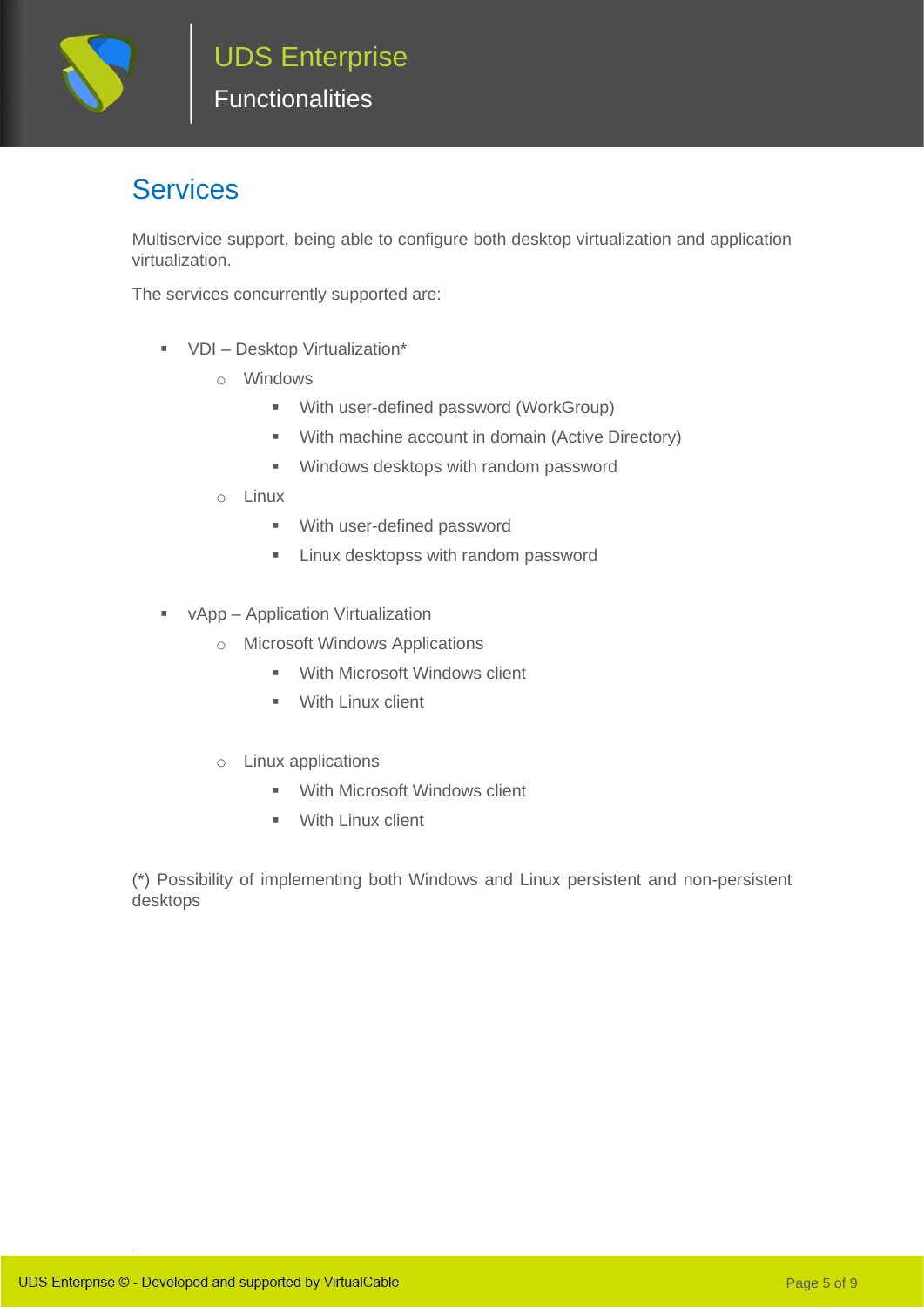

#### <span id="page-6-0"></span>**Connection protocols**

Multi-connection protocol support, being able to configure several protocols at the same time and defining the device for which it will be available through the operating system or the physical address of the machine from which the connection is made.

These are the protocols supported concurrently depending on the type of service:

- VDI Desktop Virtualization
	- o Windows
		- HTML5
		- PCoIP
		- RDP
		- Spice
		- Nice DCV
	- o Linux
		- HTML5
		- PCoIP
		- RDP
		- Spice
		- $\overline{\text{X2Go}}$
		- NoMachine
- vApp Application Virtualization
	- o Windows
		- HTML5
		- RDS
	- o Linux
		- $\blacksquare$  X2Go

All protocols can be accessed from the WAN or LAN.

A method of automatic detection of source networks is incorporated to filter access to protocols based on the address of the device from which the connection is made.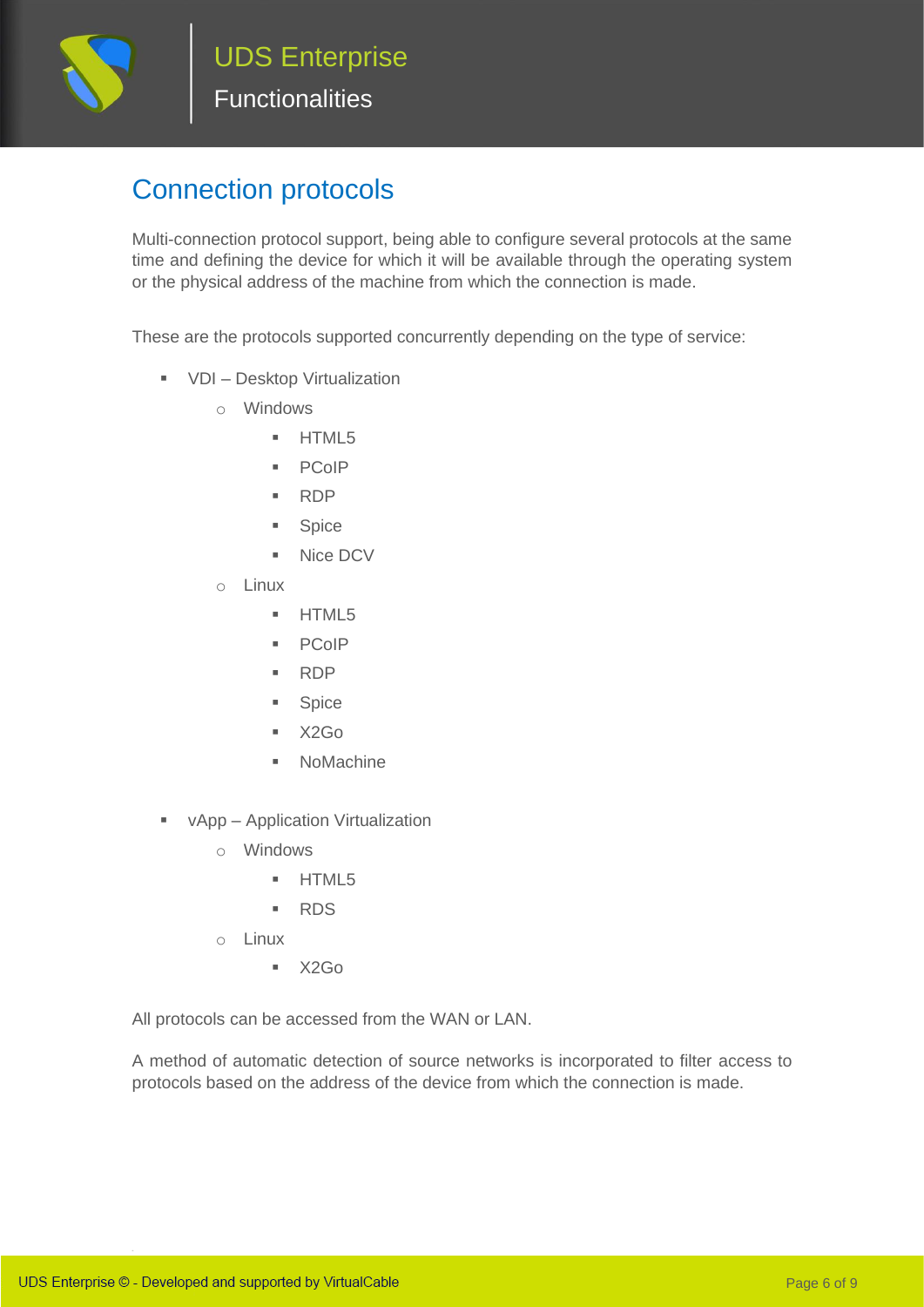

#### <span id="page-7-0"></span>Devices

Connection can be made from multiple low cost devices, thanks to the implementation of the connector on platforms such as:

- Obsolete or recycled equipment
- **■** Thin Client
- Zero Client
- Raspberry PI
- Chromebooks
- etc

Access from almost any device with web browser through HTML5 connector.

Connection can also be made from Linux and their derivatives (\*)

- Ubuntu
- Debian
- Fedora
- CentOS
- Red Hat
- OpenSuse
- etc

(\*) Python 2.7 dependencies

Windows server and Windows desktops can be used as OS connection clients and/or VDI.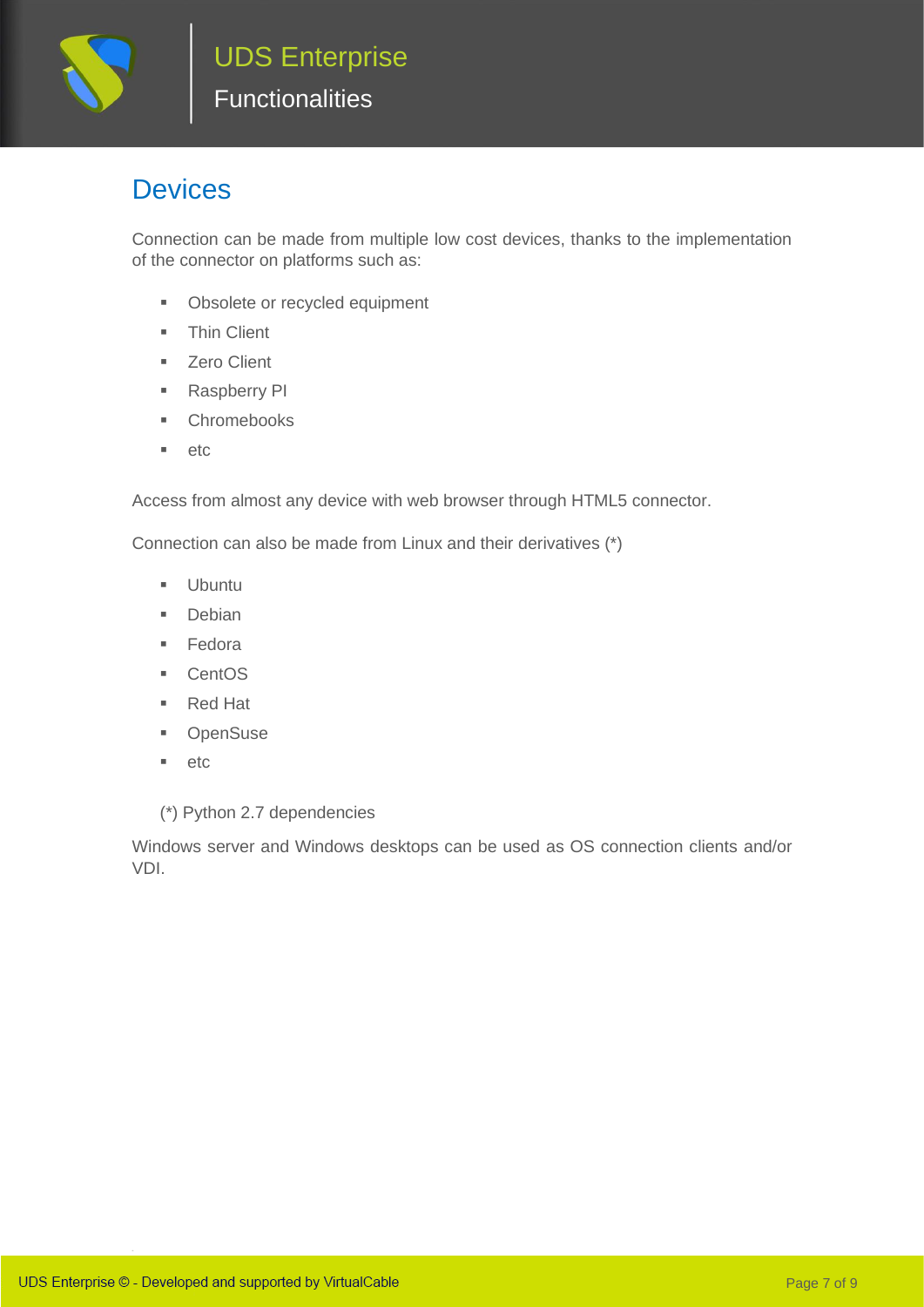

#### <span id="page-8-0"></span>Other features

Full and automatic management of the life cycle of the service through the use of several levels of cache for efficient use of all the available resources.

Multi-language: English, Spanish, French, Italian, German, Portuguese, Russian, Chinese, Euskera, Catalan and Arabic.

Tasks scheduling.

Access to services based on calendars.

Generation of reports on the use of the platform.

WAN connections are secured through SSL tunnelers.

Possibility of implementing corporate certificates for greater securization of connections.

Allows changing the ownership of a VDI service already assigned to a user.

Allows selective assignment of users to static machines (physical or virtual).

Control of user sessions on static machines (physical or virtual).

Compatible with databases based on MySQL.

All the components (Tunnel, Broker and Dbserver) can be deployed in high availability using balancers or clusters.

The components are provided as pre-configured machines based on Linux Debian.

Very easy deployment, administration and use.

A UDS platform can be deployed in a few minutes.

The resources required by the UDS Enterprise components are minimal, both in disk space, memory and processor.

Easy update of the environment.

Integration with Moodle e-Learning platform.

Integration with OpenGnsys.

Open Source based, which allows easy integration with third-party software.

The access portal and service panel can be customized according to the corporate image.

Desktops and applications can be grouped, by creating service groups.

The images and icons used for identifying the available services can be fully customized

Unique access services can be created combining services from different virtualization platforms.